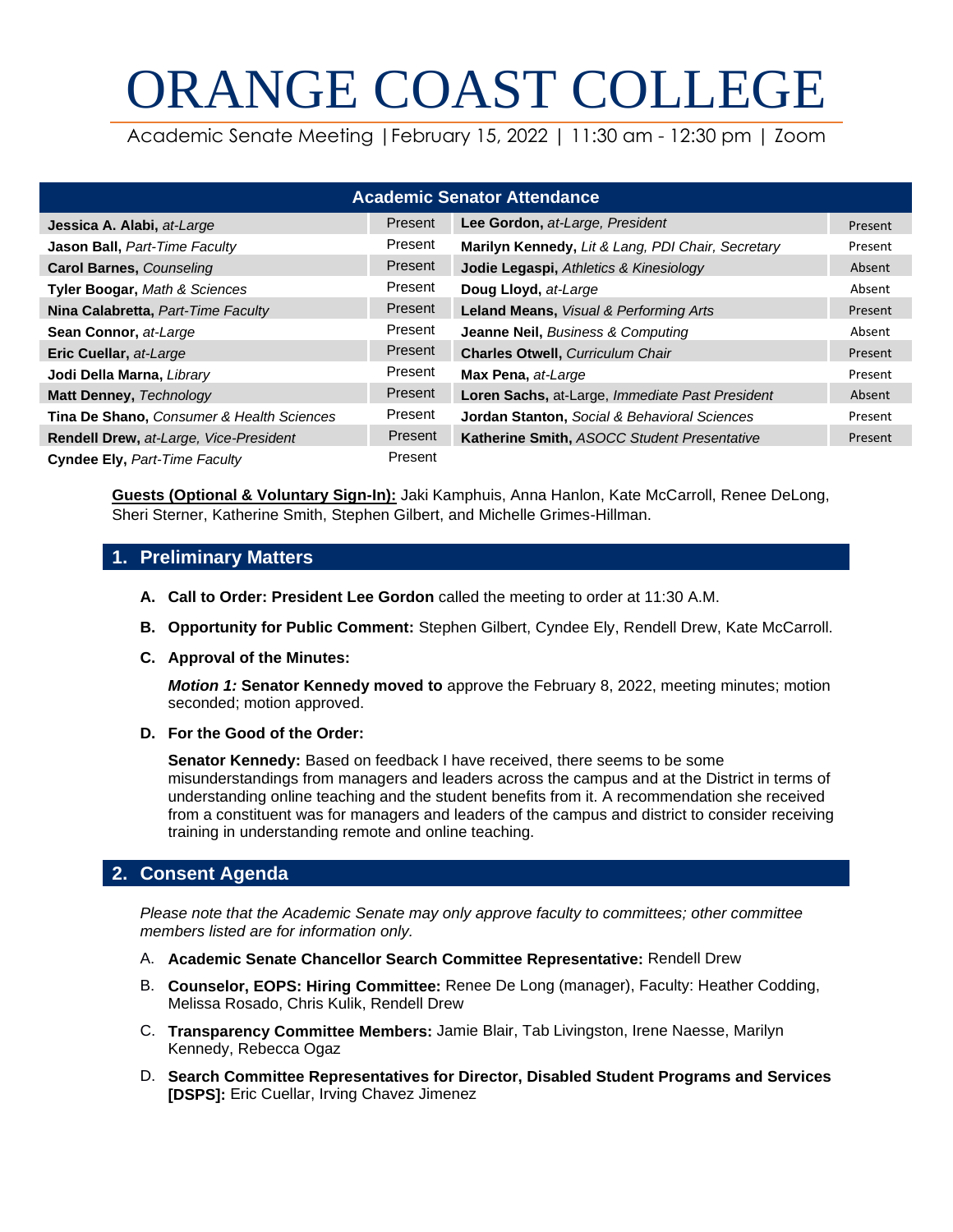**Point of Order/Request for Information: Secretary Kennedy** requested clarification on the names on the consent agenda for the Director for DSPS for Senate records, as the names and positions do not match with the names drawn from the E-Board last week. She also requested clarification of the number of positions.

**President Gordon** stated that for certain positions, like the Chancellor search, the Board will make the choice, but when possible, the random selection process is used, and it was used this time. In order to serve on a search committee, a faculty member must have completed the District diversity training program. For this particular position three faculty responded, but the first person whose name was drawn had apparently not completed the District diversity training program, so the second and third faculty names were used; there were two positions. As a reminder to faculty, if it has been more than two years since completing the District diversity training program, you have to take it again to be eligible to serve on a search committee.

*Motion 2:* **Senator Drew moved to** approve the Consent Agenda; motion seconded; motion approved.

## **3. Officer, Senator, & Committee Reports**

**A. President and Vice President's Report:** 

#### **1. President's Report – Lee Gordon:**

**Reopening and Feedback:** Requested feedback from the Senate on the campus reopening after two years. At DCC, there was a recommendation to the Chancellor to move to four days a week of support services on campus starting three weeks from now. The Chancellor will decide by the end of this week.

**District IT Centralization:** The Senate put out a call for a faculty member to serve on the search committee for a new District Director of IT Services. The E-board has discussed campus and District policies and procedures concerning IT services for OCC faculty. At the last meeting of the District's Technology Subcommittee, the presidents of the Golden West and OCC Academic Senates raised the issue of the District's decision to centralize IT services at the District, as opposed to the campus level. They were advised that the decision to consolidate the delivery of IT services at the District level was made approximately a decade ago. The District's perspective appears to be that the matter is settled. Last year, representatives of OCC advised the District Technology subcommittee that the delivery of IT services to campus classrooms and offices is a key to student success and is therefore a component of the 10+1; and is under the purview of the Academic Senates. In a meeting of the Academic Senate this spring, he would like to put on the agenda the broader topic of "District Centralization".

**Baccalaureate Degrees at OCC:** There is the topic "Baccalaureate Degree Proposals" on today's agenda. He reminded the Senate that this is not a one-time opportunity. Program proposals that are not quite ready to go forward at this time will have further opportunity to apply next year.

#### **2. Vice President's Report – Rendell Drew:**

**Chancellor Search Committee:** He has been appointed to serve on the Chancellor's search committee. He took the EEO training last Friday and learned a lot.

**District IT Centralization:** He concurs with President Gordon that there is a problem with District Centralization.

**Senator-at-Large Vacancies:** The Senate put out a call to fill the two Senator at-Large vacancies. The Senate received two responses: Irving Chavez Jimenez and Eric Cohen.

**Faculty Handbook:** He contacted the Faculty Handbook subcommittee and met with the VPI and discussed the strategies on how to go about updating the faculty handbook. Once the VPI gets the faculty input, she will work with the instructional deans. The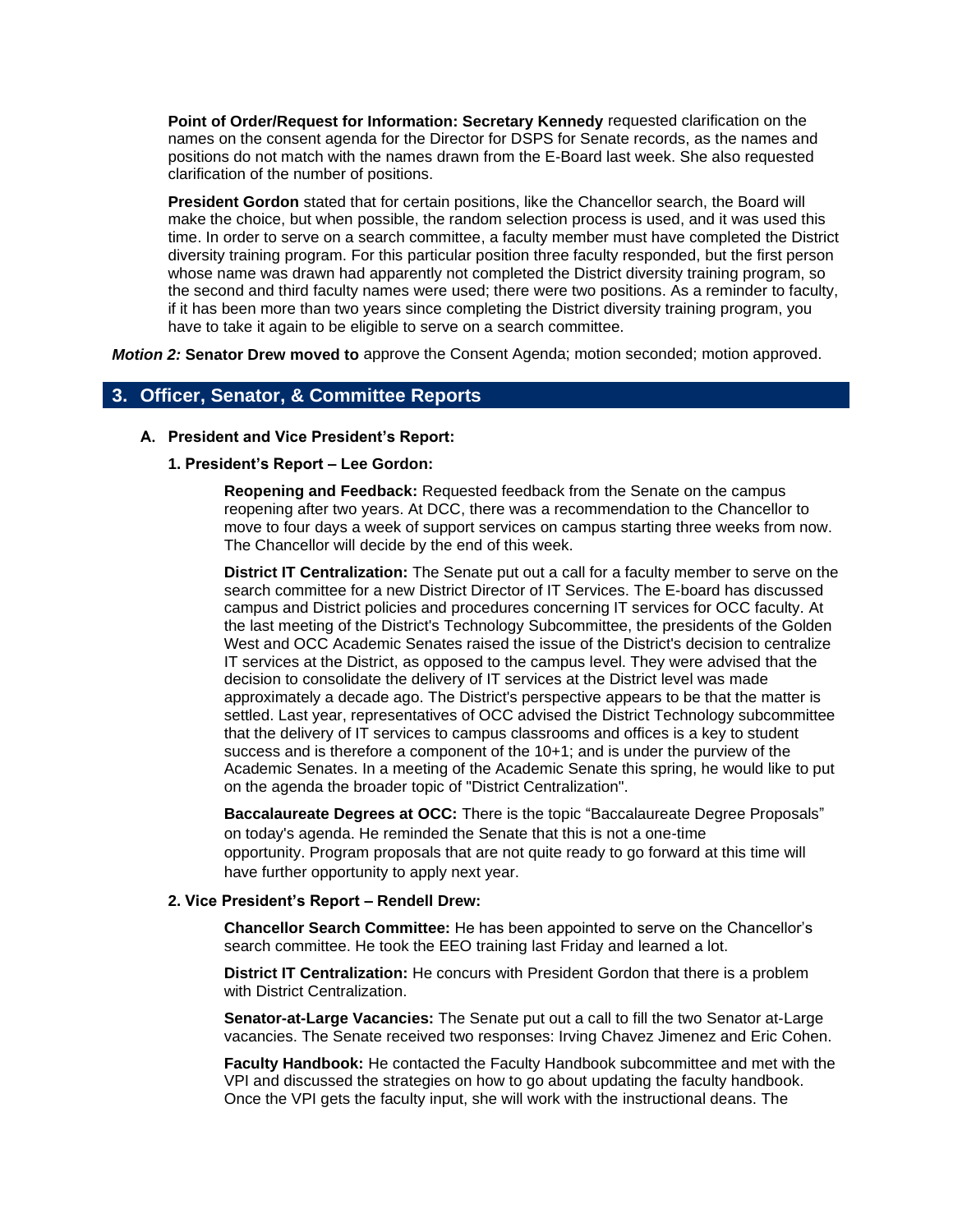members of the subcommittee are Rendell Drew, Leland Paxton, Jason Ball, and Eric Cuellar. They are looking for another member to serve on the committee. He asked for volunteers from the floor and Senator Boogar was recommended. The goal is to have all revisions done by the end of fall semester.

**B. Guided Pathways – Senator Alabi:** Onboarding has been meeting twice a month. She stated that most faculty know how the faculty hiring prioritization process goes, but not that many are familiar with how the classified or manager hiring process goes. She has been on Guided Pathways for five years and a lot of what needs to change on the onboarding process has to do with resources for personnel. The one big thing that administration is saying "no" to is hiring. That is a conundrum because all the [onboarding] research points to high-touch processes, meaning more people helping students, not more programs on the computer, not more selfprocesses for students to do themselves, not more paperwork for students and forums, but more people helping students through processes when they fall through the cracks. If the college says they cannot hire more people and they are spreading the people they have already very thin by making them do more in trying to help students when those personnel already have a lot on their plates, they are basically saying they cannot revamp the onboarding process.

Guided Pathways has its own money, but it is considered categorical funding and whenever there is categorical funding or special funding a district sees that money as money that is not dependable. It is not going to rely on it to hire people. Whenever a large sum of money is received people automatically think of buying computers and other tools, but institutional changes cannot be made without hiring people. As a faculty member coming into this process for the first time, she is really disappointed. The "stuff" will not bring the change.

- **C. Union/Bargaining Unit Report – CFE President Rob Schneiderman:** Reported that they will be negotiating some evaluations changes very soon. They previously negotiated to have \$3000 come to the Academic Senate of each college to compensate Part-Time representatives, as they value the part-time input. Once CFE receives the names of the part-time representative, they will divide up that money and get them compensated.
- **D. Budget Update – Cyndee Ely:** Reported that she can no longer attend the budget committee meetings in their entirety although she can still provide reports and requested to put a call out to find an additional representative. The committee meets on Wednesdays from 2-3:30pm. **President Gordon** acknowledged Senator Ely for her hard work on the OCC and District budget committees.
- **E. Diversity, Equity, and Inclusiveness Initiatives – Professor Anna Hanlon:** Reported that the first two open feedback sessions regarding the draft of the DEI plan were held. They will have a FLEX session at eight a.m. if anybody would like to attend and provide their feedback related to the impact goals that touch the 10+1.
- **F. Transparency Committee Report: Marilyn Kennedy:** Reported that the Transparency Committee is in the process of arranging their first meeting.

## **4. Unfinished Business**

**A. COVID & Teaching: President Gordon** noted that this will be a standing item on the agenda at least until Spring break. The Chancellor will decide if the District moves to four days a week (in three weeks) by the end of this week.

**Senator Kennedy:** Received concerns from faculty even before the official return and those constituents shared their worries about the weaknesses in campus safety and testing protocols; Senate Kennedy is also very concerned about the PPE. She has not heard enough on that yet. She had a faculty constituent tell her that several students notified their instructor that they tested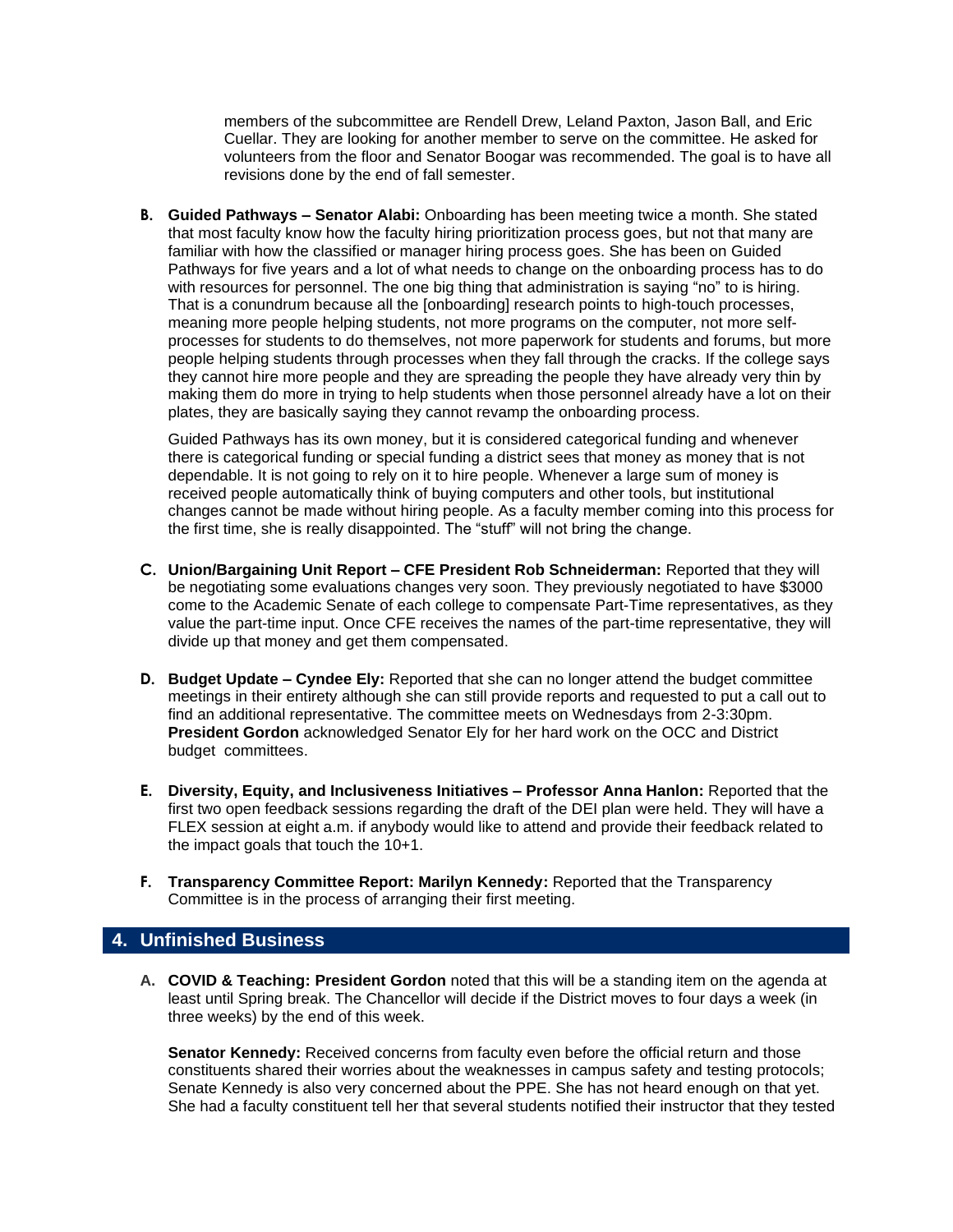positive for Covid before the returns and would not be in class the next week. The faculty member likened the campus testing protocols to "political theater" as not everyone is being tested but everyone knows that vaccinated people can transmit or carry Covid, so the testing is not fully effective. Additionally, based on constituent concerns and her own observations that it would be helpful if managers, college and district leaders, and Board of Trustees members be trained in current remote education to be aware of current trends and practices.

As a follow up, **President Gordon** reminded the Senate that there was a consensus at the Senate retreat last fall that there is a need to work with the administration on 10 + 1 training, as well.

## **5. New Business**

**A. Baccalaureate Degrees Proposals – Curriculum Chair Charles Otwell:** Reported that the curriculum staff developed a detailed interest form for the baccalaureate degree proposals. At the top of it is a link to the Chancellor's office memo and the handbook from the bachelor's degree pilot program. Faculty will need to provide the CIP, TOP, and SOC codes, which are the standard occupational classifications. Those codes tell what jobs the program trains students for.

Faculty are going to need time to convene an advisory board and talk with Dean Knuppel about getting labor market information, consult with the four-year schools to make sure that there is no undue competition, and develop curriculum or curriculum ideas and do other research. When faculty submit over the summer, they will need to include the CORs for the curriculum and the sequence of courses. The application period opens April 15. He will ask the Curriculum Committee if they can meet in May once or twice to approve curriculum from whatever programs they select. Then that would go to the board, perhaps in the middle of June, so that will allow time to get it all submitted to the Chancellor's office by deadlines. The Senate needs to work with Curriculum Chair Otwell to create a timeline and a process for all of this. The number of rounds will depend on the number of submissions they get.

**President Gordon** reminded faculty that Curriculum is the purview of the faculty.

**Senator Alabi:** Asked if OCC will be able to compete with community colleges that have baccalaureate programs already.

**Curriculum Chair Otwell:** The College will not be able to compete with community colleges in the area with B.A. programs. For instance, in the pilot program there were two dental hygiene programs approved, but one was in northern California and one was in southern California. There has to be something unique to the service area and something needed by the labor market in the service area.

**Curriculum Chair Otwell:** In response to a public commenter's questions, he informed that most of the criteria required are listed in the interest form. There will also have to clear those with the ACCJC along with another things. They are currently going off of the information in the pilot program handbook. He asked VPT Grimes-Hillman for more information about funding.

**VPI Grimes-Hillman:** Stated that there is no new money coming from the Chancellor's office regarding baccalaureate degree programs. There is a tuition rate difference for people in the baccalaureate program versus the lower division courses offered all the time that is very nominal. Regarding a resource request, which is of utmost importance for anybody who is considering offering a program the answer is "it depends." The District has to have a funding plan, but that is at the district level. They have only had one initial conversation about what that plan might look like. That would be a district level plan and each college can submit one application for every cycle period. In each fiscal year there are two cycles. The Chancellor's office provides two cycles for baccalaureate degrees. One has an August date the other one is April 15 where they open up the cycle and then close it. Any college can apply, but only one submission. In each cycle that the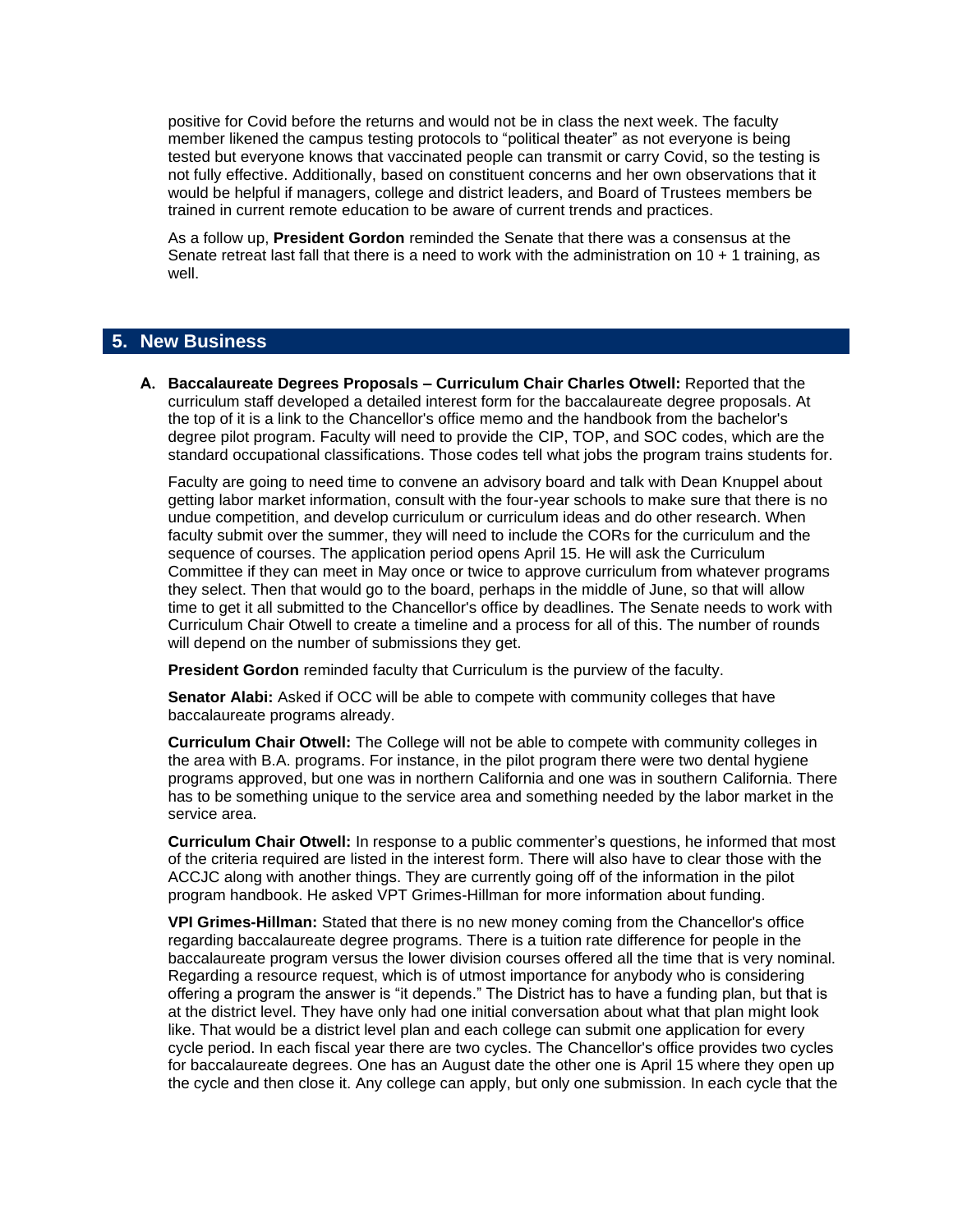Chancellor's office runs, they will pick fifteen baccalaureate degree programs from those submissions.

**Curriculum Chair Otwell:** Suggested that this is something for the Senate to discuss. The Curriculum Committee will be busy with approving curriculum. The Senate may want to convene a task force to help develop the processes and timelines.

**VPI Michelle Grimes-Hillman:** Stated that if there are any disciplines out there that have an interest in this, it is important to connect with Curriculum Chair Otwell early so that they can collectively go to the District to get information. Dean Knuppel is the CTE representative, but it is important to go straight to the District to obtain data.

**B. Midterm Report Evidence – Dr. Anna Hanlon:** Reported that at the last two meetings the Senate has spent some time looking at the process for the midterm report writing and the faculty writer:

**Faculty Writer:** She clarified that in terms of the Faculty Writer, now that the Senate has looked at it, that job description and will go back through the administration and to the Union to create a new MOU. Once that is done, then it will come back to the Senate.

**Midterm Report Forms:** The midterm report is very narrow in its focus whereas the institutional self-evaluation report is created for the accreditation renewal visit, which is very broad and covers all of the standards. The midterm report is very focused where they only have to reply to the recommendations for improvement in institutional effectiveness, which they had along with SLOs, institutional set standards, fiscal reporting, and the QFE. Forms were created for these issues.

**Shared Governance Committee Chair Form:** One of the requirements is Response to Recommendations for Improvement that were listed on the action letter from the ACCJC, which they are required to address. The form starts with a short introduction background, and then the actual recommendation statement, along with the paragraph from the site visits peer review because that gives the recommendation greater context in terms of what evidence they need to collect. The first prompt comes directly from the verbiage from the document the ACCJC supplies. The second prompt asks them to document what the College has done in response to the recommendation, followed by evidence. The third prompt asks if the committee feels that the College addressed the institutional improvement recommendation. Then, they ask for some backup in terms of how they went about their process to assure that each committee followed the spirit of recommendation to be extremely inclusive and to add additional stakeholders that have additional information.

**Improving Institutional Performance/Student Learning Outcomes/Institutional Set Standards Form:** A second form was created for the other required sections that are standard. All colleges need to respond to improving institutional performance specific to student learning outcomes and then also institutional set standards. The second form is what was created for the standard areas that all colleges have to provide. They would write what areas need to be addressed, providing required evidence. Then there are four basic prompts asking for a draft based on the requirements, evidence, the summary of the process that they use, the last two again to assure that there was an inclusive process in terms of collecting the evidence.

**Quality Focus Essay and Fiscal Reporting Forms:** They also need to report on the quality focus essay that they wrote and then fiscal reporting. Two forms were created.

**C. Board Policy and Procedure 2431 Chancellor Search Policy – Marilyn Kennedy:** Provided a background on the policy, noting that it was moved forward with the addition of a Classified member on the search committee without providing the normal time for input from the faculty senates in the last Board Policies and Administrative Procedures Committee. Because there was no time to get constituency feedback, OCC and the other Senates abstained from voting to move it forward, but it moved forward anyway. Since that occurred, she would like to get Senate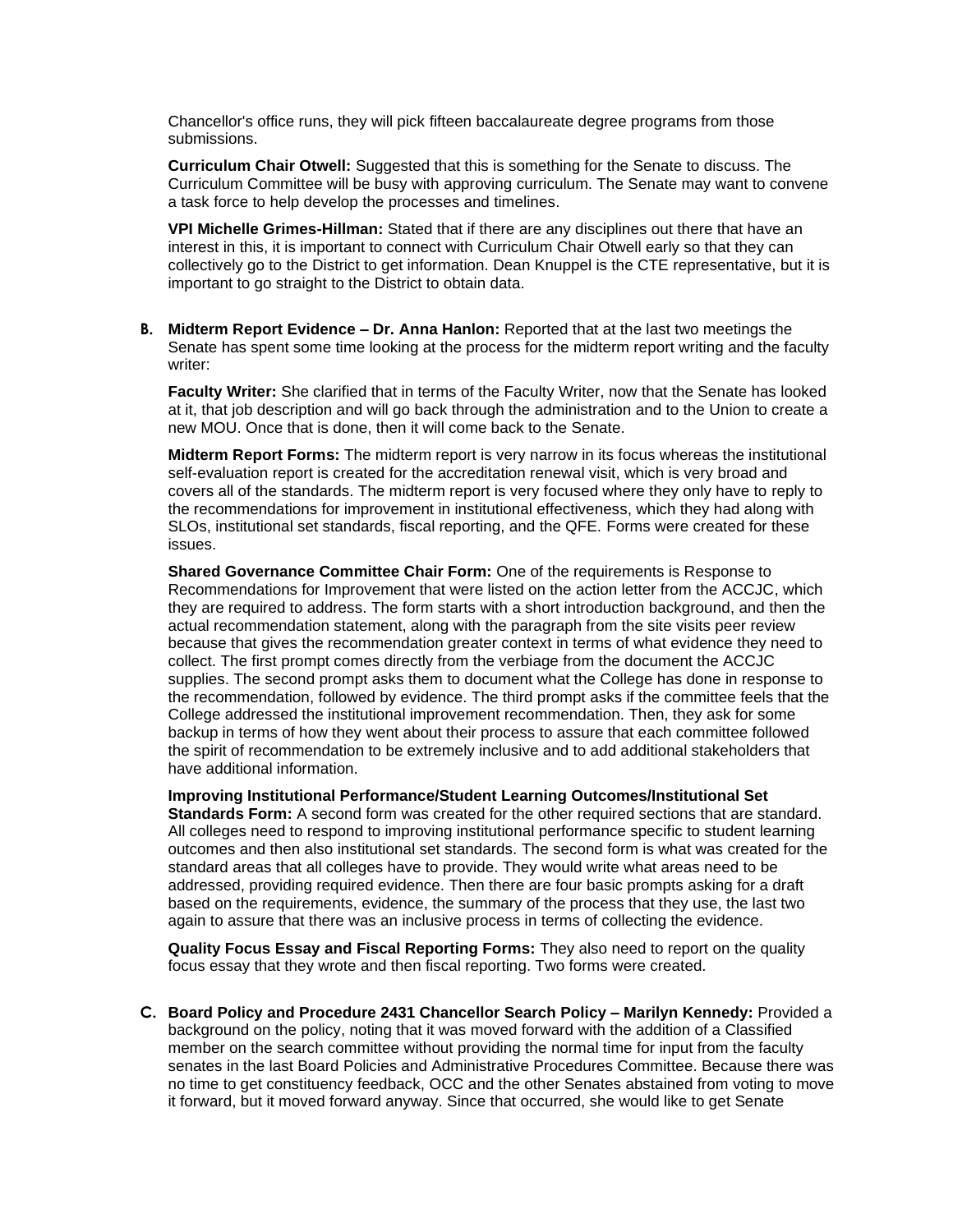feedback on that issue and any other issues related to the policy. She noted that many administrative search committees in the District have a Classified member on them (which is a different position from a Classified Confidential seat), and it seemed reasonable to have a Classified member on this search committee.

She also shared concerns about transparency and what appears to be an overconcern about confidentially of the applicants versus the transparency needs of the community and college stakeholders' need to know, meet, and vet the candidates before they are selected, Riverside Community College District has a good policy for public forum interviews for the community and other stakeholders as do other colleges.

The Senate endorsed the suggestion of adding a Classified representative on the Chancellor search committee, as well as supporting a forum feature.

# **6. Adjournment of the Regular Meeting**

**President Gordon** adjourned the meeting at 12:26 p.m.

## **7. Approval of the Minutes:** February 22, 2022

**MINUTES:** First draft written by Beatriz Rodriguez, Administrative Assistant to the Senates. Revision of first draft and Senate-approved drafts written by Senate Secretary, Marilyn Kennedy, who also distributes the final Senate-approved version to the Chancellor, Board of Trustees members and secretary, union presidents, GWC and Coastline Academic Senate presidents, OCC College President and faculty as per OCC Senate bylaws.

| <b>Motion 1</b>           | <b>Motion 2</b>         |
|---------------------------|-------------------------|
| 2/08/22<br><b>Minutes</b> | <b>Consent Calendar</b> |

*Please note that the Presiding Officer's vote shall be recorded as abstention, unless breaking a tie vote.*

| Aye     | Aye     | Alabi, Jessica A.: Senator-at-Large (2020-2023)                   |
|---------|---------|-------------------------------------------------------------------|
| Absent  | Aye     | Ball, Jason: Part-Time Senator (2021-2022) 11:37 arrival          |
| Aye     | Aye     | Barnes, Carol: Counseling Senator (2021-2024)                     |
| Aye     | Aye     | Boogar, Tyler: Math and Sciences Senator (2020-2023)              |
| Aye     | Aye     | Calabretta, Nina (Part-Time Senator (2021-2022)                   |
| Aye     | Aye     | Connor, Sean: Senator-at-Large (2020-2023)                        |
| Absent  | Aye     | Cuellar, Eric: Senator-at-Large (2021-2024) 11:38 arrival         |
| Aye     | Aye     | Della Marna, Jodi: Library & Learning Support Senator (2020-2023) |
| Aye     | Aye     | Denney, Matt: Technology Senator (2020-2023)                      |
| Aye     | Aye     | De Shano, Tina: Consumer Health Sciences Senator (2020-2023)      |
| Aye     | Aye     | Drew, Rendell: Vice President, Senator-at-Large (2020-2023)       |
| Aye     | Aye     | Ely, Cyndee: Part-Time Senator (2021-2022)                        |
| Abstain | Abstain | Gordon, Lee: President, Senator-at-Large (2019-2022)              |
| Aye     | Aye     | Kennedy, Marilyn: Secretary, Lit and Lang Senator (2019-2022)     |